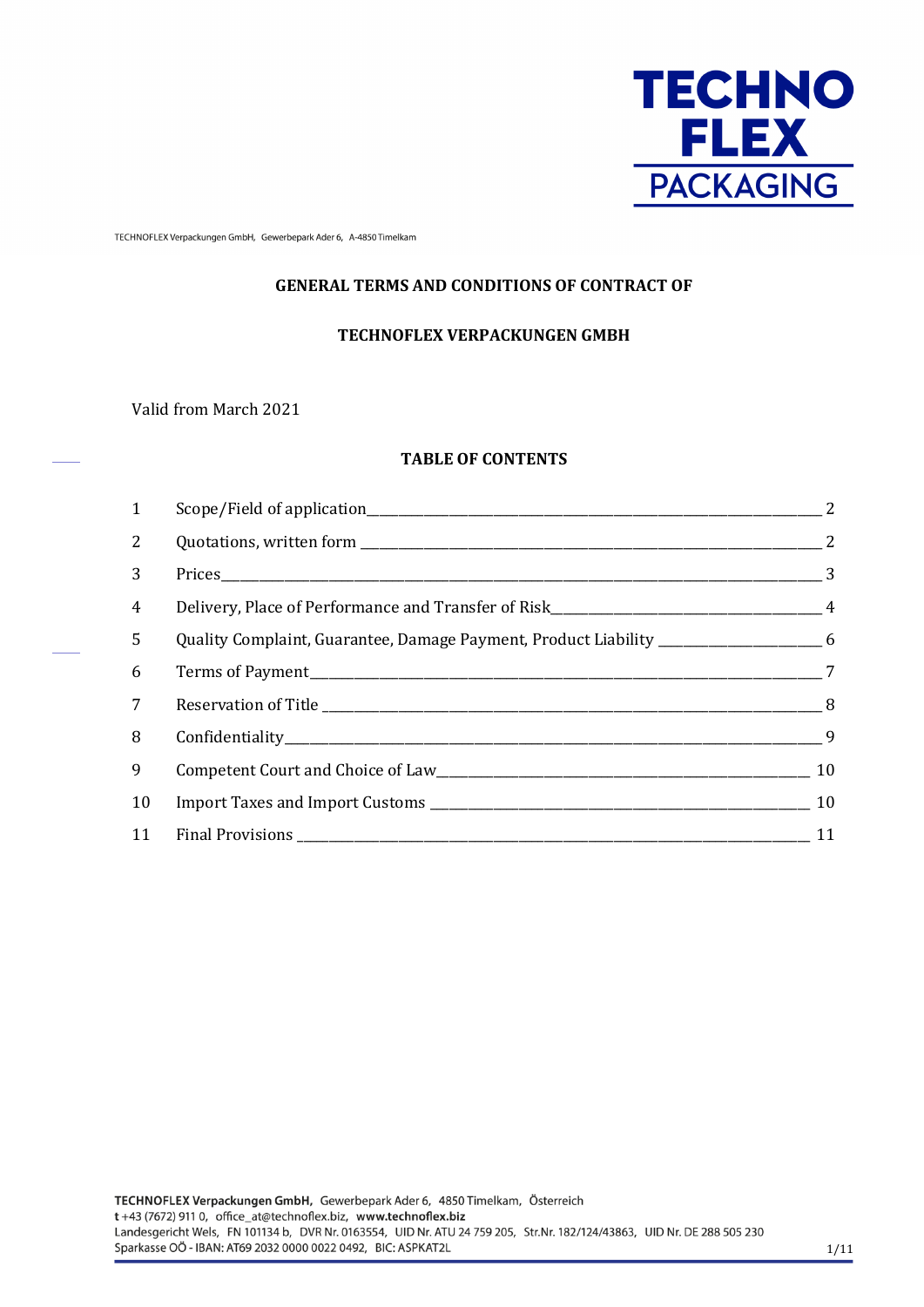# 1 **Scope/Field of application**

- <span id="page-1-0"></span>**1.1 The following General Terms and Conditions of Contract (in short: GTC) shall exclusively apply to all supply and other service contracts made between TECHNOFLEX Verpackungen GmbH, Gewerbepark Ader 6, 4850 Timelkam and its related companies, in particular a TECHNOFLEX Hungary Kft., Vándor Sándor út 7. HU-9400 Sopron (in short: "TECHNOFLEX", "we" or "us") and the buyer as well as its related companies (in short: "buyer"). The current general terms and conditions of trade and purchase of the buyers and the suppliers shall be definitely excluded, if they deviate from these GTC.**
- **1.2 The buyer's purchase order shall be considered as an acceptance of these General Terms and Conditions of Terms, unless previously otherwise agreed upon these General Terms and Conditions of Contract (perhaps with reference to it in the contract etc.)**
- **1.3 These GTC shall apply to all trade events, even if they were made without making reference to these GTC. The seller reserves the right to amend or supplement these GTC. The currently valid version of the GTC shall be considered as accepted, which is indicated o[n https://tech](https://technoflex.biz/general-terms/?lang=en)[noflex.biz/general-terms/?lang=en](https://technoflex.biz/general-terms/?lang=en) website of the seller.**
	- 2 **Quotations, written form**
- <span id="page-1-1"></span>**2.1 Quotations, purchase orders, side agreements, subsequent amendments and explanations in any form shall be valid for the seller only in a written form. The same shall apply to the cancellation of this formal requirement. E-mails shall also meet the requirement for a written form.**
- **2.2 None of the quotations of the seller shall be binding. Sending our price-list shall not be considered as a quotation. Any request related to general quotations, circulars or price-lists shall not bind us to deliver.**
- **2.3 The contract shall be made when the seller's written confirmation of the purchase order (via e-mails or mails) is sent by the authorised representative of the seller. The terms and conditions designated in the confirmation of the purchase order shall be considered as the terms and conditions agreed upon by the parties.**
- **2.4 Contracts signed by our customer visiting colleagues and agreements made via phone shall be subject to our written confirmation for them to be legally effective, and the same applies to any subsequent modification or cancellation of the orders.**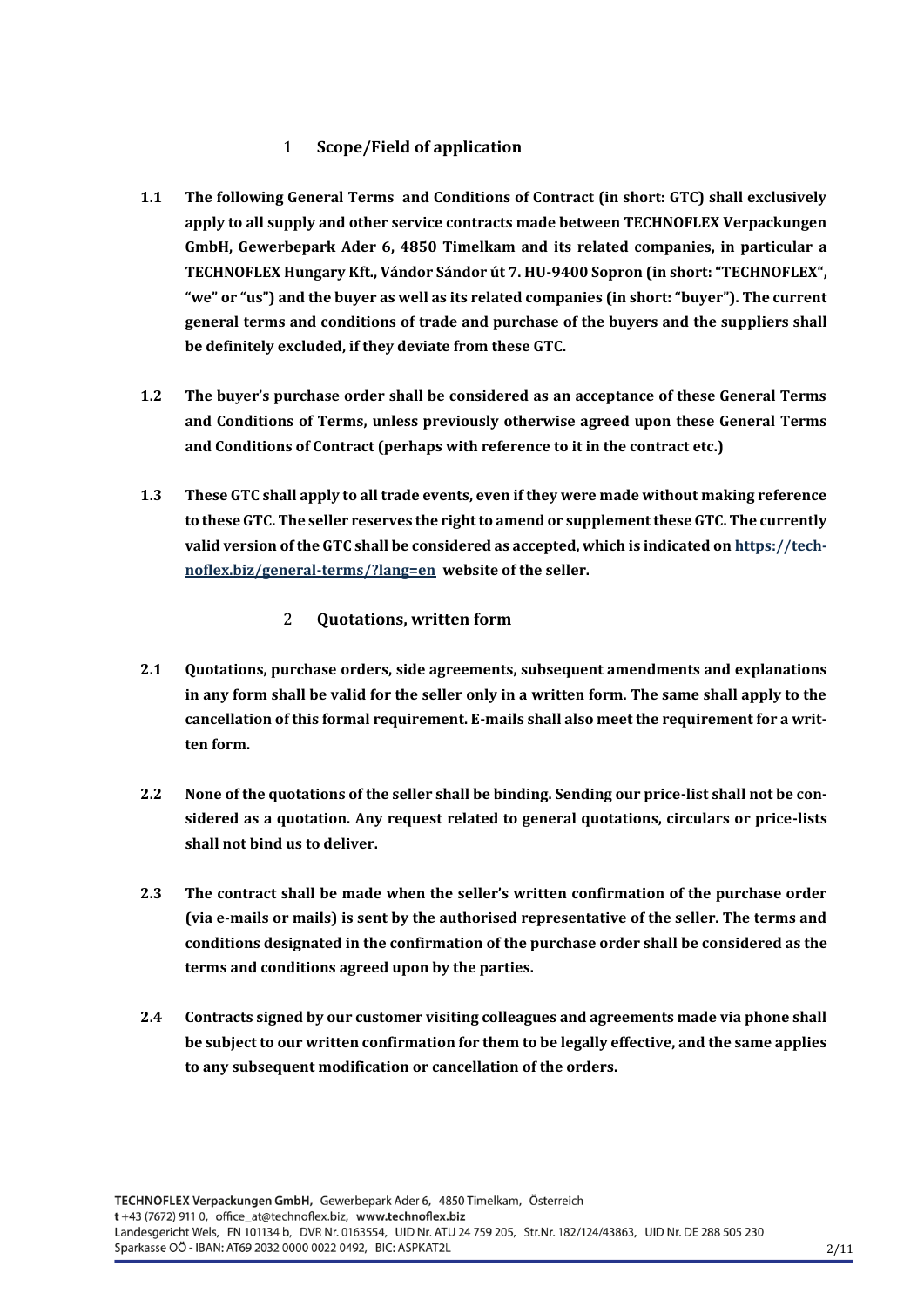#### 3 **Prices**

- <span id="page-2-0"></span>**3.1 Delivery and invoicing shall be made at prices and under terms and conditions indicated in the quotation and the confirmation of the purchase order. All prices shall exclude VAT, and shall be meant in EUR, unless otherwise agreed in exceptional cases.**
- **3.2 Unless definitely otherwise agreed in writing, our delivery shall be made basically from the factory, with packaging, excluding the delivery costs, taxes (in particular, customs) and expenses. If the consumer delivers the goods, then no freight fee shall be charged. Forwarding of the goods as a parcel or with more expensive delivery methods (e.g. express delivery) shall be made at the buyer's expenses. A single or several free home deliveries shall not constitute a permanent right to this allowance.**
- **3.3 TECHNOFLEX shall package the goods in one-way cartons. Other packaging methods shall be also allowed at a special request or on the basis of an agreement, however, the extra costs shall be borne by the buyer.**
- **3.4 If the price of the raw material, energy, freight or any other direct costs (in particular, in connection with Force Majeure events designated in Section 4.5) increase by more than 10% after signing the contract but before delivery, the seller shall be entitled to increase the price by the rate of the change of the relevant cost factor, and to invoice it to the buyer, and the buyer shall pay the changed price.**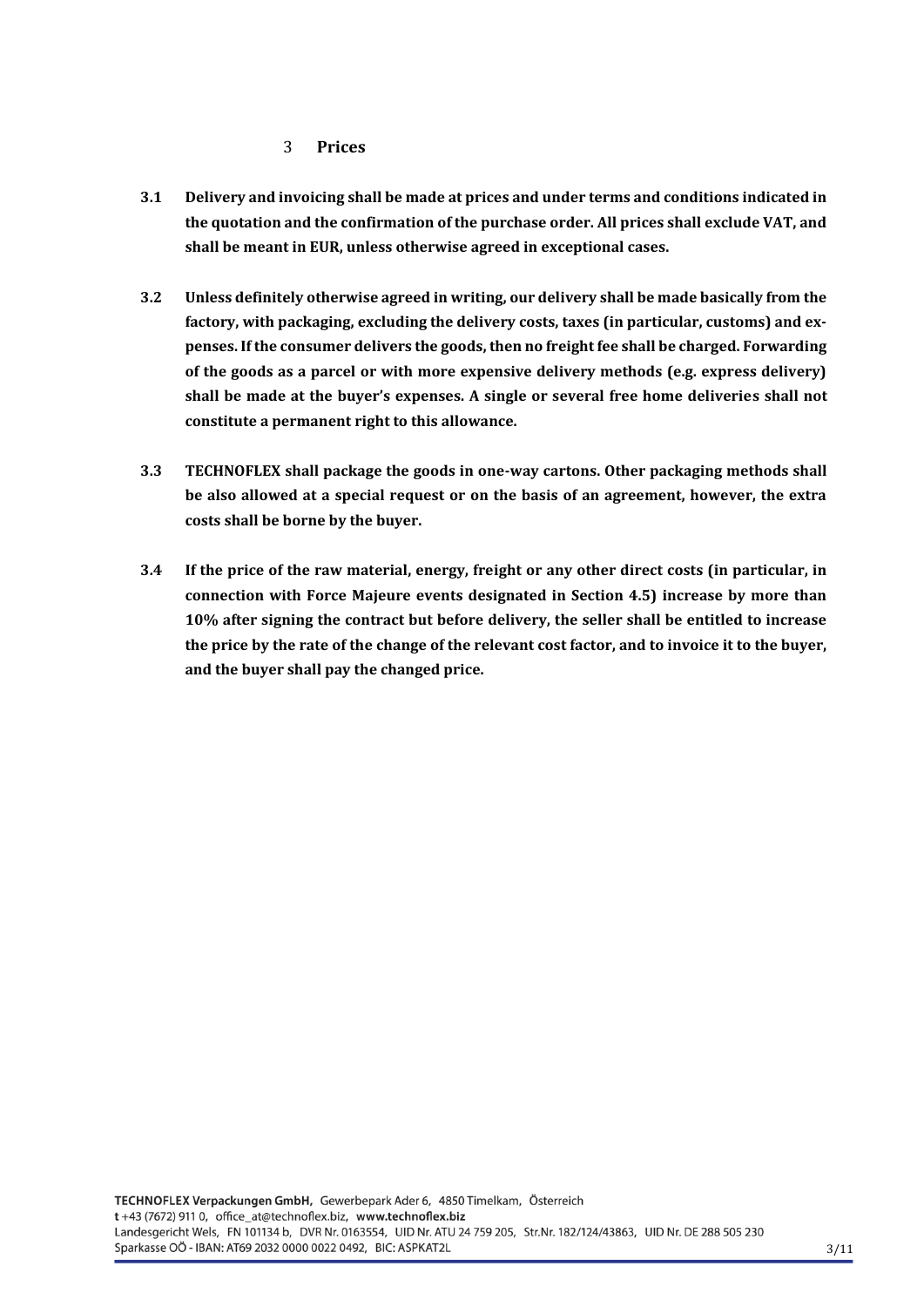# <span id="page-3-0"></span>4 **Delivery, Place of Performance and Transfer of Risk**

- **4.1 Delivery dates indicated in the confirmations of purchase order and other mails, expected and non-binding deadlines, unless otherwise agree.**
- **4.2 Partial consignments shall be allowed**
- **4.3 The place of performance shall depend on the TECHNOFLEX company with which the buyer places the order. For TECHNOFLEX Verpackungen GmbH, Austria, the place of performance shall be the production plant of the seller at: Gewerbepark Ader 6, 4850 Timelkam. For TECHNOFLEX Hungary Kft., the place of performance shall be the production plant of the seller at: Vándor Sándor út 7. HU-9400 Sopron. The damage risk shall be transferred to the buyer, when the goods are handed over to the forwarding or freight company.**
- **4.4 If the delivery delays due to a Force Majeure event affecting the seller or its supplier or subcontractor, or other extraordinary circumstances not attributable to the seller occur, which cause significant disorders, or make the seller unable to send the goods, or under which the seller cannot be expected to do so, then the delivery date shall be extended accordingly, at least by the time during which the above events persist.**
- **4.5 Force Majeure events shall include, among others, in accordance with Section 4.4:**
	- **a) Interventions or provisions made by authorities, closed borders, any type of labour dispute, difficulties in organisation of freights, export embargoes or other circumstances affecting the seller's operation; or**
	- **b) Forces of nature, war events, riots/revolution, terrorism, sabotage, arson, fire, natural disasters, epidemics and pandemics (including the corona pandemic), obstacles to the acquisition of the necessary official permits; or**
	- **c) Delayed delivery by the subcontractors of the seller or delivery disorders, in particular as a result of the above mentioned Force Majeure events or energy crises or basic material supply crises, or if the purchase of the basic material could be implemented only under economically unacceptable terms as regards the price and/or quantity, and it was not foreseeable for the seller at the time of contracting, and any other cause not attributable to the seller.**
- **4.6 If the delay caused by the Force Majeure event persists for more than two months, both parties shall be entitled to terminate the contract in writing, however, the buyer shall observe a 14 day period of grace in this case.**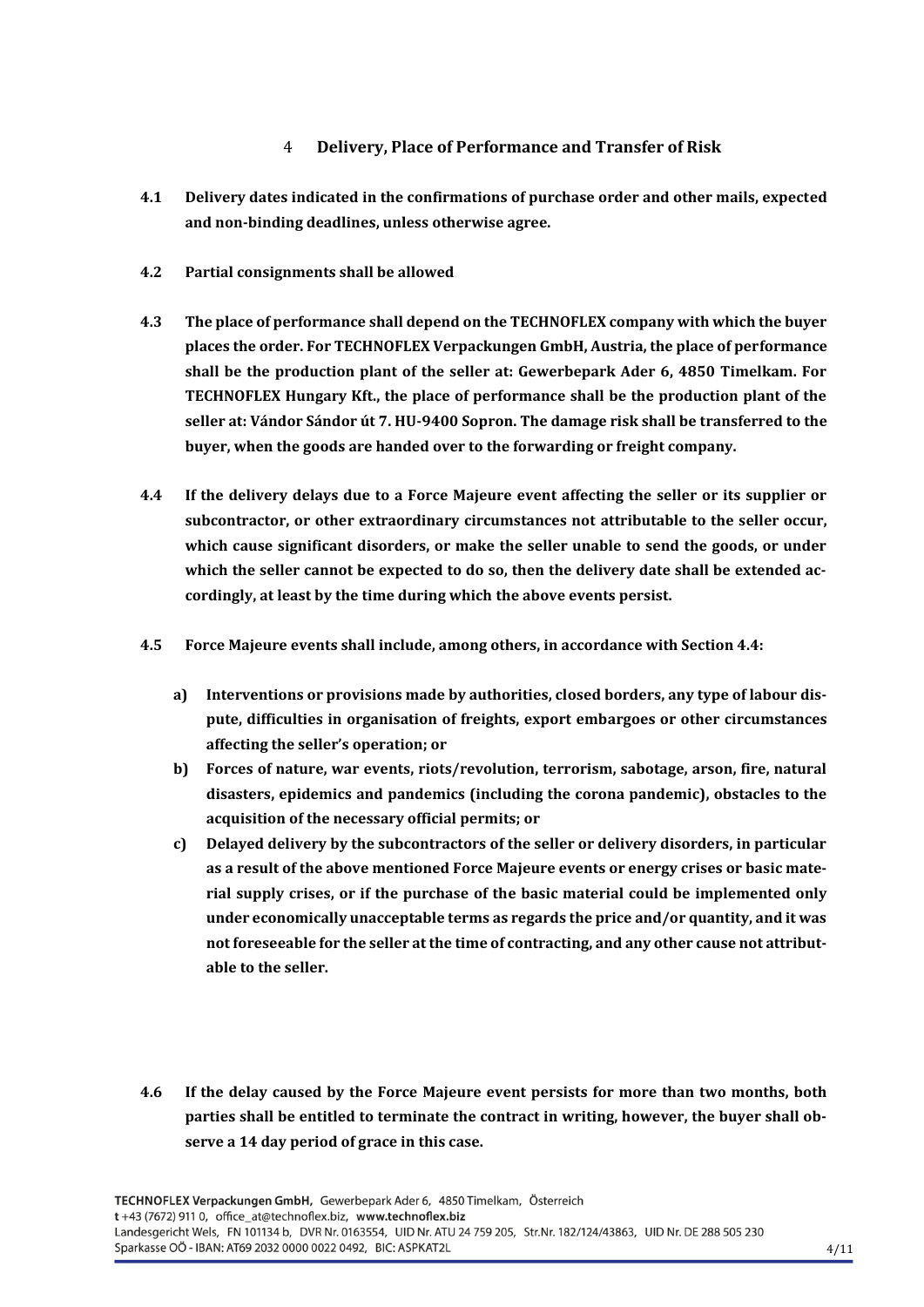- **4.7 If the buyer does not take over the goods in accordance with the agreements (with special regard to purchases made on FOB term), the seller shall be entitled to store the goods at the buyer's risk and expenses, and to invoice it to the buyer as if the goods have been delivered. The monthly storage cost shall be € 24.90 per pallet. In this case, the purchase price shall be due with an immediate effect.**
- **4.8 Compensations for delays or damage claims due to non-performance against the seller shall be excluded, unless they are attributable to intentional or gross negligence. Any damage claim against the seller shall be excluded in the case of a Force Majeure event specified in Section 4.5.**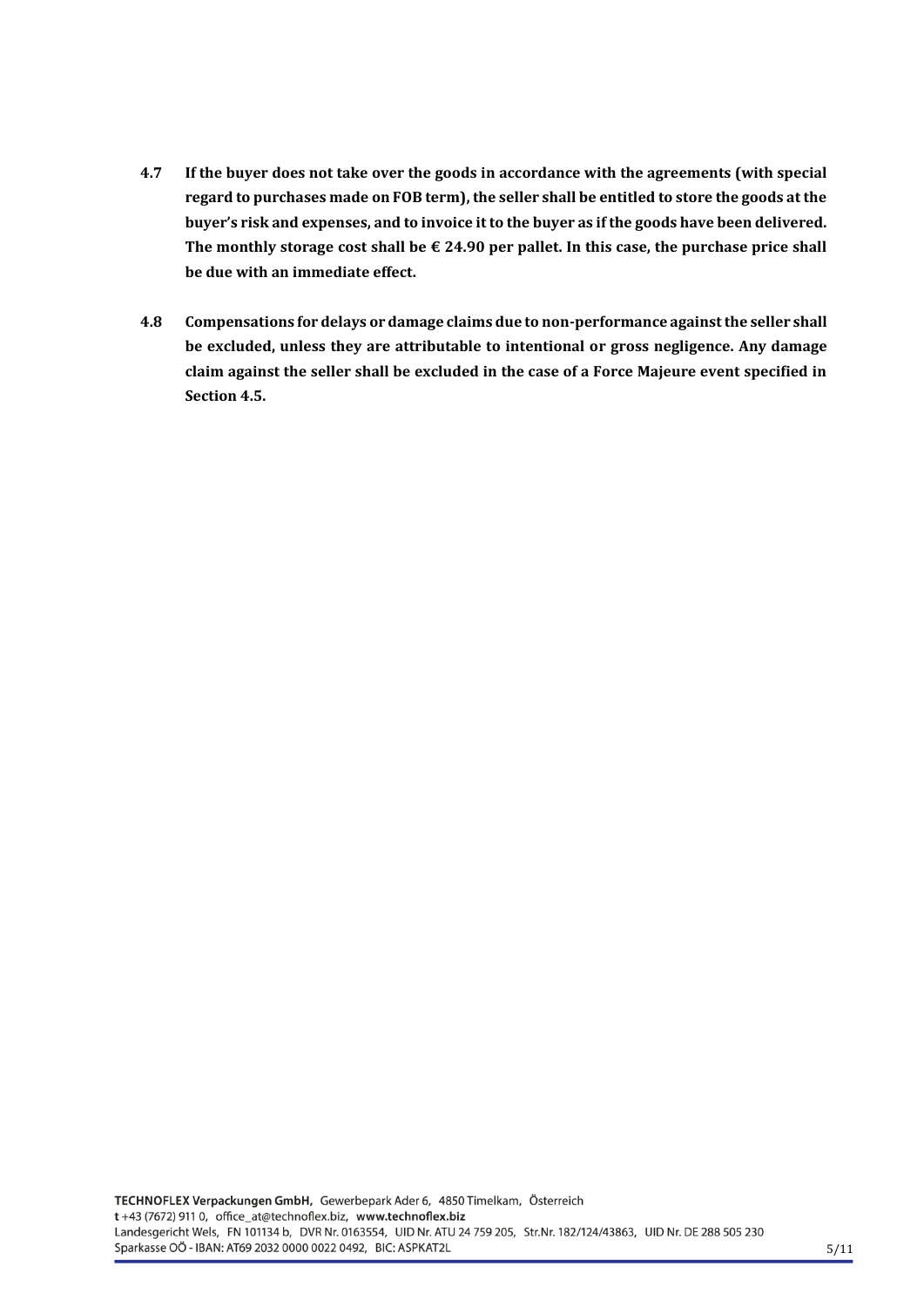## **5 Quality Complaint, Guarantee, Damage Payment, Product Liability**

- <span id="page-5-0"></span>**5.1 The seller shall guarantee only such properties of the goods covered by the contract, which have been definitely approved in writing, specified in a written form at contracting or definitely indicated on a technical data-sheet. The seller's guarantee shall not cover any deficiency due to improper handling, everyday wear and tear, storage or other procedures or failures by the buyer or a third party. The seller's guarantee shall not cover any use or usability of the goods covered by the contract, which has not been definitely agreed in writing in advance. Before any further processing, the buyer shall examine the suitability of the goods.**
- **5.2 The buyer shall immediately examine the goods on arrival at the destination. Any claims (in particular, due to deviations from the confirmation of the purchase order, deficiencies and damages caused by the transportation) shall be submitted to the seller in writing immediately on finding the defect, or within 8 days from the receipt of the goods in the case of open defects, in the case of loss of other civil rights. The report of the deficiency of the goods shall include the designation of the goods, the individually detailed defects, and documents and materials serving as useful evidences shall be provided to the seller. Hidden defects shall be reported in writing to the seller immediately on finding them, within three months from the receipt of the goods at the destination agreed upon with the seller, in the case of loss of other civil rights.**
- **5.3 The guarantee period shall be three months (from receipt of the goods). If the defect is reported in due time, and it is recognised by the seller, the seller shall repair or replace the faulty goods at its discretion. Price reduction or cancellation (of the contract) shall be excluded.**
- **5.4 The return of the goods shall be subject to the consent of the seller, which shall be obtained before the return of the goods, and the goods shall be delivered to the door.**
- **5.5 Liability for damages resulting from negligence shall be excluded. This shall apply, in particular, to damages deriving from improper or delayed delivery of the goods, including indirect damages or damages suffered by the buyer due to lack of advice or incorrect advice. Any loss suffered by the buyer shall not be compensated. Anyway, the buyer's claims shall be limited to the invoice value of the goods delivered with deficiencies or improperly.**
- **5.6 Exclusion of liability shall not apply to claims deriving from the product liability law and to personal damages, unless the liability can be excluded or limited.**
- **5.7 The buyer shall have the burden of evidencing gross or intentional negligence.**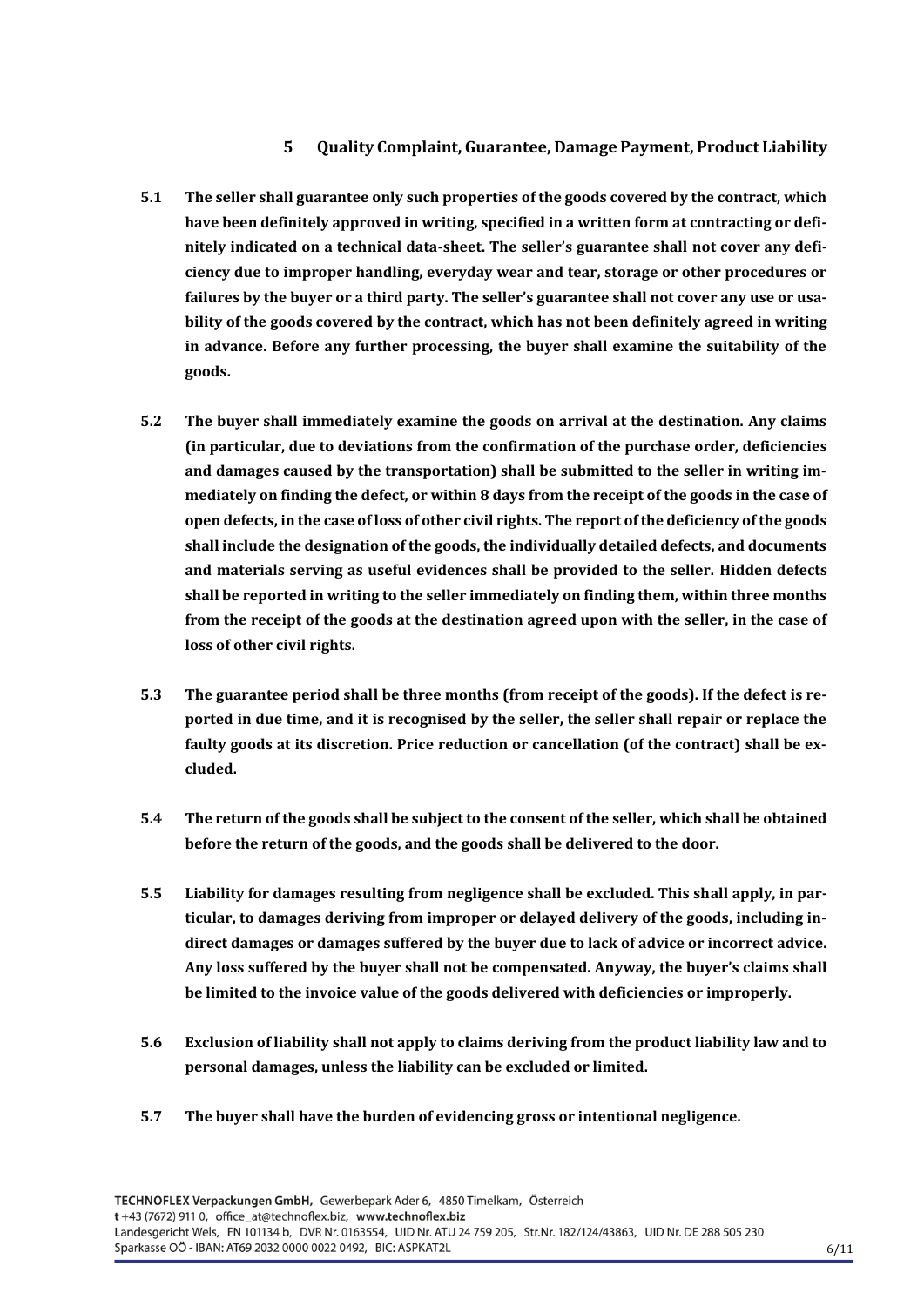**5.8 The warranty and liability limitations included in these GTC shall be fully transferred to the additional buyers, on term that they shall also transfer them to their own buyers.** 

### **6 Terms of Payment**

- <span id="page-6-0"></span>**6.1 The sums of the invoices shall be paid without any deductions by the dates confirmed and indicated in the contract, but within 30 days at the latest.**
- **6.2 No interest shall be paid on advance or partial payment.**
- **6.3 If the total amount of the invoice is paid with a delay, or the financial situation of the buyer deteriorates, which becomes known to seller after signing the contract, all invoices shall become due with an immediate effect. In such cases, the seller shall be entitled to cancel contracts related to purchase orders not yet performed, with an immediate effect, and to claim damages, or to decide on the processing of further purchase orders in view of whether the buyer fully pays all open invoices and fully pays the value of non-delivered goods in advance.**
- **6.4 In case of default payment, the prime interest rate of the OeNB (National Bank of Austria) plus a statutory default interest of 9.2% shall be paid on additional claims. In addition, the costs of order for payment, collection and judicial collection (including the lawyer's fees) shall be paid.**
- **6.5 Only payments effected at the payment address given on the invoice shall be recognised. In the case of bank transfers, payment shall be accepted as effected only if it is irrevocably credited on the seller's invoice. Drafts, cheques and orders for payment shall be recognised only for payment purposes and under a separate agreement.**
- **6.6 Transfer of buyer's claims shall be accepted only with the written consent of the seller.**
- **6.7 The buyer shall not be entitled to charge any counterclaim to the seller or to retain payments with reference to defects.**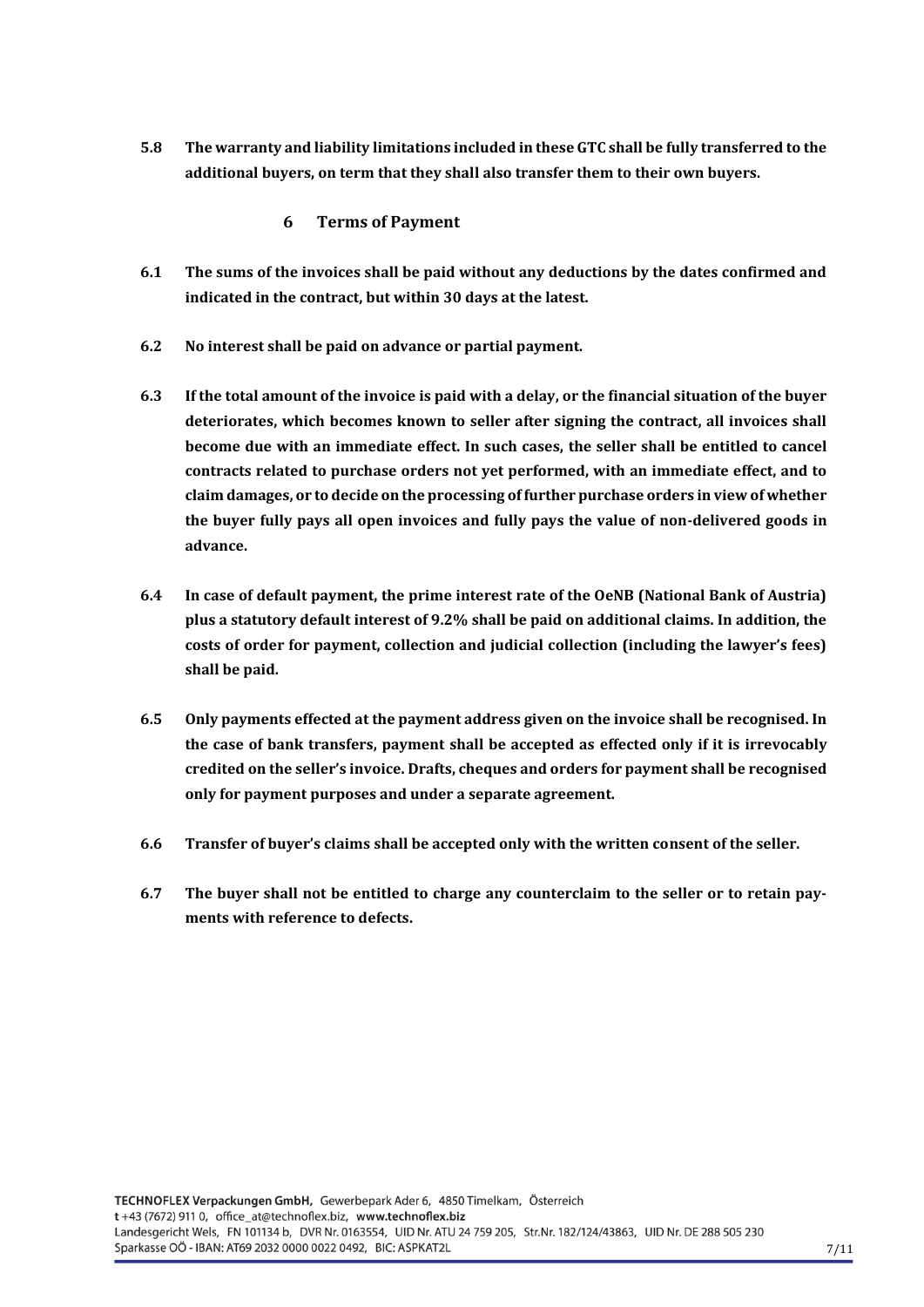## **7 Reservation of Title**

- <span id="page-7-0"></span>**7.1 The title to the delivered goods shall be kept by the seller until the buyer fully performs all of its obligations deriving from the business relationship. In the case of payment with a draft or cheque, the title of the seller shall be terminated only if the seller has cashed the draft or cheque. Reservation of the title secures the seller's damage claim based on the draft or cheque law against the buyer.**
- **7.2 The buyer shall be entitled to resell or process the goods in its regular business, while the title is reserved, unless it delays any payment. In the case of reselling with a payment day, reselling shall be made with reservation of the title.**
- **7.3 The buyer shall fully waive already now any claims deriving from reselling, claims related to the agreed reservation of title and deriving from the retroactive settlement of accounts of such reselling and claims raised in connection with the reserved products under any title (e.g. insurance payments, enrichment claims, claims from non-contractual legal relationships) (including all credited amounts on current accounts and claims from third parties) to the benefit of the seller for safety reasons. This waiver shall be clearly indicated in the buyer's business books.**
- **7.4 If the buyer delays any payment against the seller or a third party, or if a bankruptcy or similar procedure is initiated, or if a third party initiates an execution procedure against the buyer or a personally liable company member in relation to the claims transferred or the products reserved on the basis of Section 7.3 or otherwise, the order for collection shall be considered as cancelled, and the entitlement of the buyer to resell or process the reserved product shall be terminated.**
- **7.5 If the reserved product is mixed or processed with other objects, the seller shall be a coowner of the new product in the ratio of the value of the product supplied by the seller and the new product.**
- **7.6 Processing or conversion of the reserved product by the buyer shall be always considered as intended for the seller. The buyer shall keep the own property or the common property created in this way for the seller.**
- **7.7 Provisions of Section 7 shall apply to the common property of the buyer.**
- **7.8 If the buyer breaches the contract, in particular, if it delays payment, the seller shall be entitled to withdraw the reserved product any time, and to claim withdrawal of the buyer's**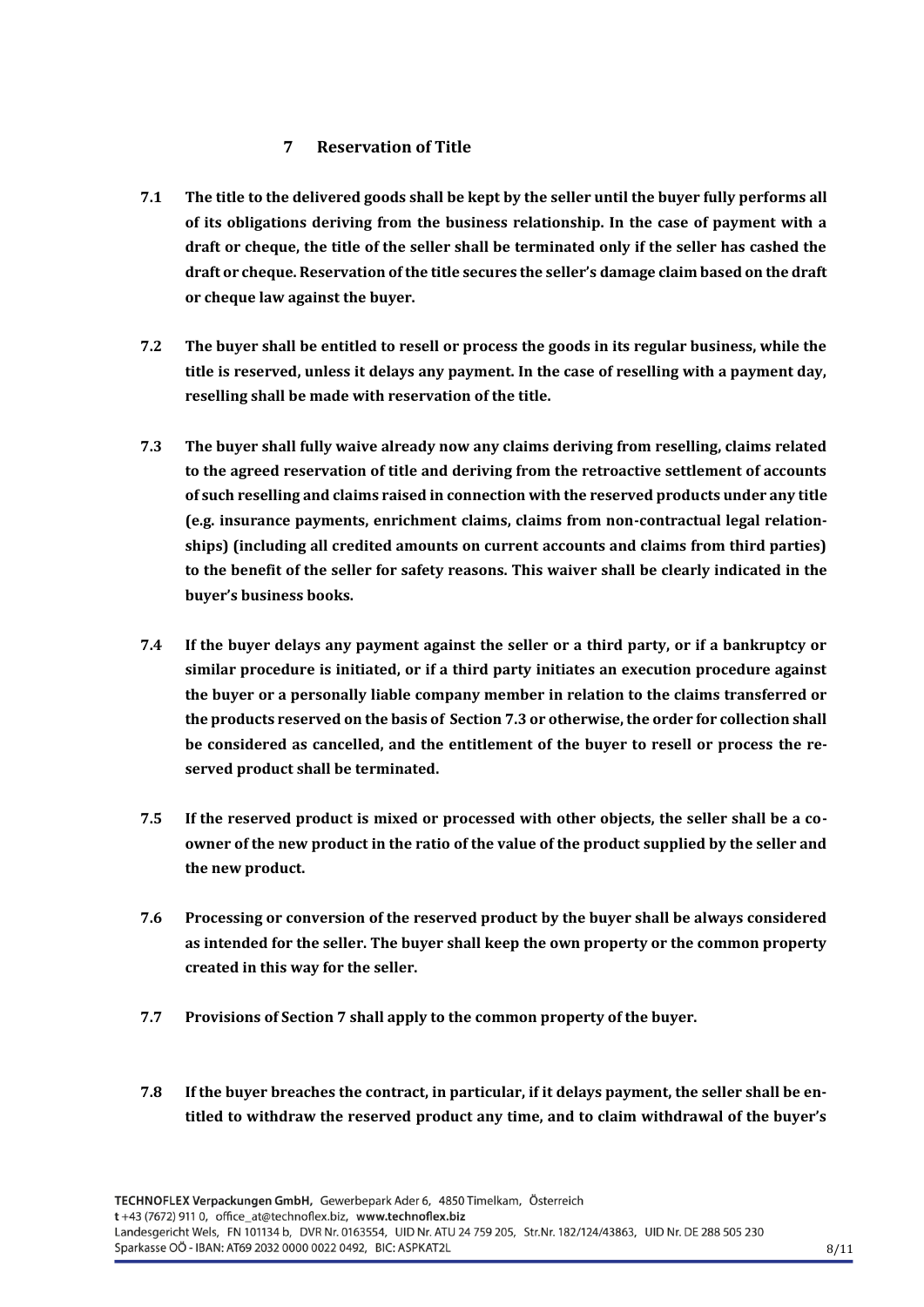**claim against a third party, if applicable, unless they have already waived them in accordance with these GTC.** 

- <span id="page-8-0"></span>**7.9 In case of overdue payments, the regular bank interests plus the costs shall be charged.** 
	- **8 Confidentiality**
- **8.1 The buyer shall confidentially handle all special and trade secrets (including the quotations of TECHNOFLEX and price calculations given in them) that have made available or provided by TECHNOFLEX to it, or have become known to it in other contexts or via the business relationship or via its connection with TECHNOFLEX.**
- **8.2 The confidentiality obligation shall survive the business relationship with TECHNOFLEX for 3 years or – irrespective of the business relationship – for 3 years from the inquiry.**
- **8.3 Advertisements and publications made on the business relationship with TECHNOFLEX as well as inclusion of TECHNOFLEX in the supplier's list of references shall be subject to the prior written consent of TECHNOFLEX.**
- **8.4 If the confidentiality obligation is breached, the buyer shall pay an objective penalty in the amount of EUR 30,000 (thirty thousand Euro) per breach or 5% of the transactions made between the buyer and the seller in the last business year, whichever is higher. Reduction of the penalty by the court shall be excluded. The seller shall be entitled to claim other damages.**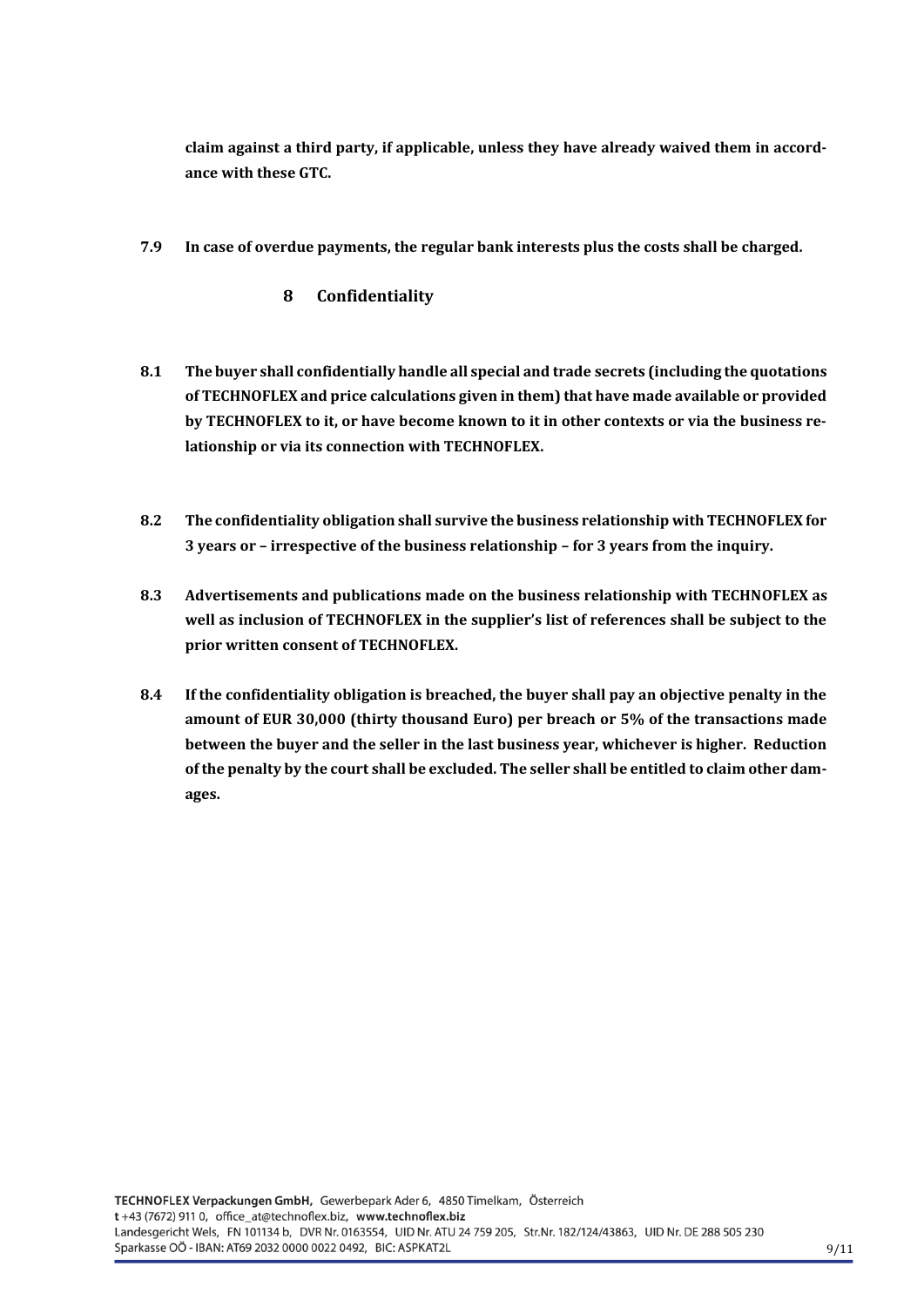## **9 Competent Court and Choice of Law**

- <span id="page-9-0"></span>**9.1 The buyer shall be entitled to submit a statement of claim against the seller only at a court having jurisdiction over the seller and seated in Wels, Austria. This court shall be competent also in proceedings initiated against the buyer. However, the seller shall be entitled to enforce its claims against the buyer before the locally competent court having jurisdiction over the Hungarian site (TECHNOFLEX Hungary Kft Vándor Sándor út 7. HU-9400 Sopron).**
- **9.2 The Austrian substantive law, excluding the conflict of law rule (in particular the International Private Law (IPL), shall apply to these General Terms and Conditions of Contract or any contract that refers to or is based on these General Terms and Conditions of Contract, including its valid creation, breach, termination or invalidity, if the buyer's main site is situated in Austria. If the main site of the buyer is situated outside Austria, then the United Nations Convention on Contracts for the International Sale of Goods (CISG) shall apply. In case of any doubt, the Austrian substantive law shall be always applied.**

# **10 Import Taxes and Import Customs**

- <span id="page-9-1"></span>**10.1 The buyer and its affiliated companies shall fully and properly issue all potential import tax and import customs declarations on the goods imported by the seller and to submit them to the competent local authority in due time. This shall take place in compliance with the locally valid provisions and legal rules.**
- **10.2 The buyer and its affiliated companies shall pay the taxes, customs and duties in due time, together with the currently effective interests and charges to the locally competent tax and customs authority.**